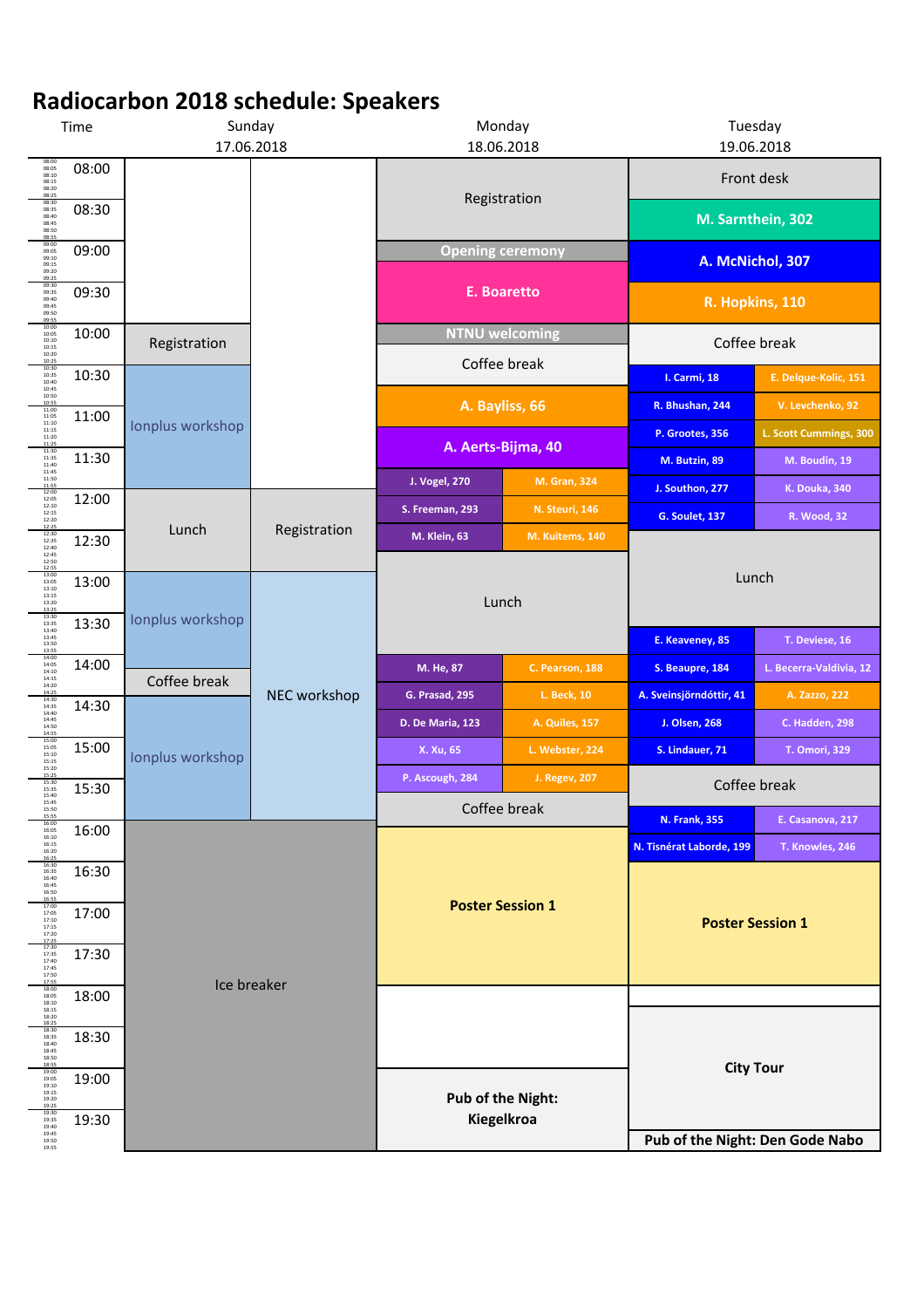| Time                                                        |       | Wednesday<br>20.06.2018                         |                       | Thursday<br>21.06.2018                      |                       | Friday<br>22.06.2018                                    |                       |
|-------------------------------------------------------------|-------|-------------------------------------------------|-----------------------|---------------------------------------------|-----------------------|---------------------------------------------------------|-----------------------|
| 08:00<br>08:05<br>08:10<br>08:15<br>08:20<br>08:25          | 08:00 | Front desk                                      |                       | Front desk                                  |                       |                                                         |                       |
| 08:30<br>08:35<br>08:40<br>08:45<br>08:50<br>08:55          | 08:30 | P. Reimer, 4                                    |                       | <b>C. Hatté, 248</b>                        |                       | Front desk                                              |                       |
| 09:00<br>09:05<br>09:10<br>09:15<br>09:20<br>09:25          | 09:00 | A. Mouchet, 328                                 |                       | F. Miyake, 166                              |                       |                                                         |                       |
| 09:30<br>09:35<br>09:40<br>09:45<br>09:50                   | 09:30 | T. Eglinton, 261                                |                       | S. Szidat, 35                               |                       | W. Kutschera, 61                                        |                       |
| 09:55<br>10:00<br>10:05<br>10:10<br>10:15<br>10:20          | 10:00 | Coffee break                                    |                       | Coffee break                                |                       | <b>L. Wacker, 292</b>                                   |                       |
| 10:25<br>10:30<br>10:35<br>10:40<br>10:45                   | 10:30 | <b>E. Bard, 250</b>                             | <b>T. Heaton, 156</b> | A. Smith, 369                               | <b>S. Kudsk, 99</b>   | Coffee break                                            |                       |
| 10:50<br>10:55<br>11:00<br>11:05<br>11:10                   | 11:00 | R. Bhushan, 230                                 | R. Muscheler, 311     | J. Rethemeyer, 102                          | R. Friedrich, 58      | L. Hendriks, 154                                        | <b>T. Heaton, 257</b> |
| 11:15<br>11:20<br>11:25                                     |       | P. Köhler, 14                                   | E. Queiroz Alves, 31  | G. Mollenhauer, 36                          | A. Cherkinsky, 172    | I. Hajdas, 121                                          | M. Vibet, 275         |
| 11:30<br>11:35<br>11:40<br>11:45                            | 11:30 | <b>S. Fallon, 280</b>                           | M. Okuno, 352         | B. Philippsen, 128                          | M. Dee, 149           | V. Levchenko, 91                                        | A. Neocleous, 135     |
| 11:50<br>11:55<br>12:00                                     | 12:00 | P. Povinec, 238                                 | J. Southon, 361       | C. Espic, 82                                | T. Jull, 145          | P. Grootes, 344                                         | A. Millard, 314       |
| 12:05<br>12:10<br>12:15<br>12:20                            |       | F. Xie, 160                                     | C. Bronk Ramsey, 130  | <b>G. Soulet, 129</b>                       | G. Quarta, 88         | D. Chivall, 312                                         | C. Hamann, 96         |
| 12:25<br>12:30<br>12:35<br>12:40<br>12:45<br>12:50<br>12:55 | 12:30 | Lunch<br>A. Hogg, 34<br>P. Ding, 272            |                       | Lunch<br>C. Hill, 141<br>B. Philippsen, 228 |                       | Lunch                                                   |                       |
| 13:00<br>13:05<br>13:10<br>13:15<br>13:20<br>13:25          | 13:00 |                                                 |                       |                                             |                       |                                                         |                       |
| 13:30<br>13:35<br>13:40<br>13:45                            | 13:30 |                                                 |                       |                                             |                       |                                                         |                       |
| 13:50<br>13:55<br>14:00<br>14:05                            | 14:00 | <b>B. Walker, 176</b>                           | P. Jacobsson, 45      | I. Krajcar Bronić, 174                      | <b>H. Svarva, 360</b> | <b>M. Scott, 97</b>                                     |                       |
| 14:10<br>14:15<br>14:20<br>14:25                            |       | <b>M. Simon, 320</b>                            | A. Bayliss, 220       | J. Beem-Miller, 234                         | L. Regev, 212         | C. Bronk Ramsey, 131                                    |                       |
| 14:30<br>14:35<br>14:40<br>14:45                            | 14:30 | C. Hatté, 67                                    | A. Sookdeo, 169       | J. Heinemeier, 266                          | <b>H. Shen, 17</b>    |                                                         |                       |
| 14:50<br>14:55<br>15:00<br>15:05<br>15:10                   | 15:00 | G. dos Santos, 165                              | <b>S. Dalby, 310</b>  | C. Messager, 11                             | <b>R. Patrut, 164</b> | I. Hajdas, 124                                          |                       |
| 15:15<br>15:20<br>15:2<br>15:30<br>15:35<br>15:40           | 15:30 |                                                 | Coffee break          | Coffee break                                |                       | Coffee break                                            |                       |
| 15:45<br>15:50<br>15:55<br>16:00                            |       |                                                 |                       |                                             |                       | Conference wrap up, awards, next<br>conference, closing |                       |
| 16:05<br>16:10<br>16:15<br>16:20<br>16:2<br>16:30           | 16:00 | <b>Poster Session 2</b>                         |                       | <b>Poster Session 2</b>                     |                       |                                                         |                       |
| 16:35<br>16:40<br>16:45<br>16:50<br>16:55                   | 16:30 |                                                 |                       |                                             |                       |                                                         |                       |
| 17:00<br>17:05<br>17:10<br>17:15<br>17:20<br>17:25          | 17:00 |                                                 |                       |                                             |                       |                                                         |                       |
| 17:30<br>17:35<br>17:40<br>17:45<br>17:50                   | 17:30 |                                                 |                       |                                             |                       |                                                         |                       |
| 17:5<br>18:00<br>18:05<br>18:10<br>18:15<br>18:20           | 18:00 |                                                 |                       |                                             |                       |                                                         |                       |
| 18:25<br>18:30<br>18:35<br>18:40<br>18:45<br>18:50<br>18:55 | 18:30 |                                                 |                       | Organ concert and<br>conference dinner      |                       | <b>Walk of the Night:</b>                               |                       |
| 19:00<br>19:05<br>19:10<br>19:15                            | 19:00 |                                                 |                       |                                             |                       |                                                         |                       |
| 19:20<br>19:25<br>19:30<br>19:35                            | 19:30 | <b>Pub of the Night:</b><br><b>Lille London</b> |                       |                                             |                       | Ladekaia                                                |                       |
| 19:40<br>19:45<br>19:50<br>19:55                            |       |                                                 |                       |                                             |                       |                                                         |                       |

## **Radiocarbon 2018 schedule: Speakers**